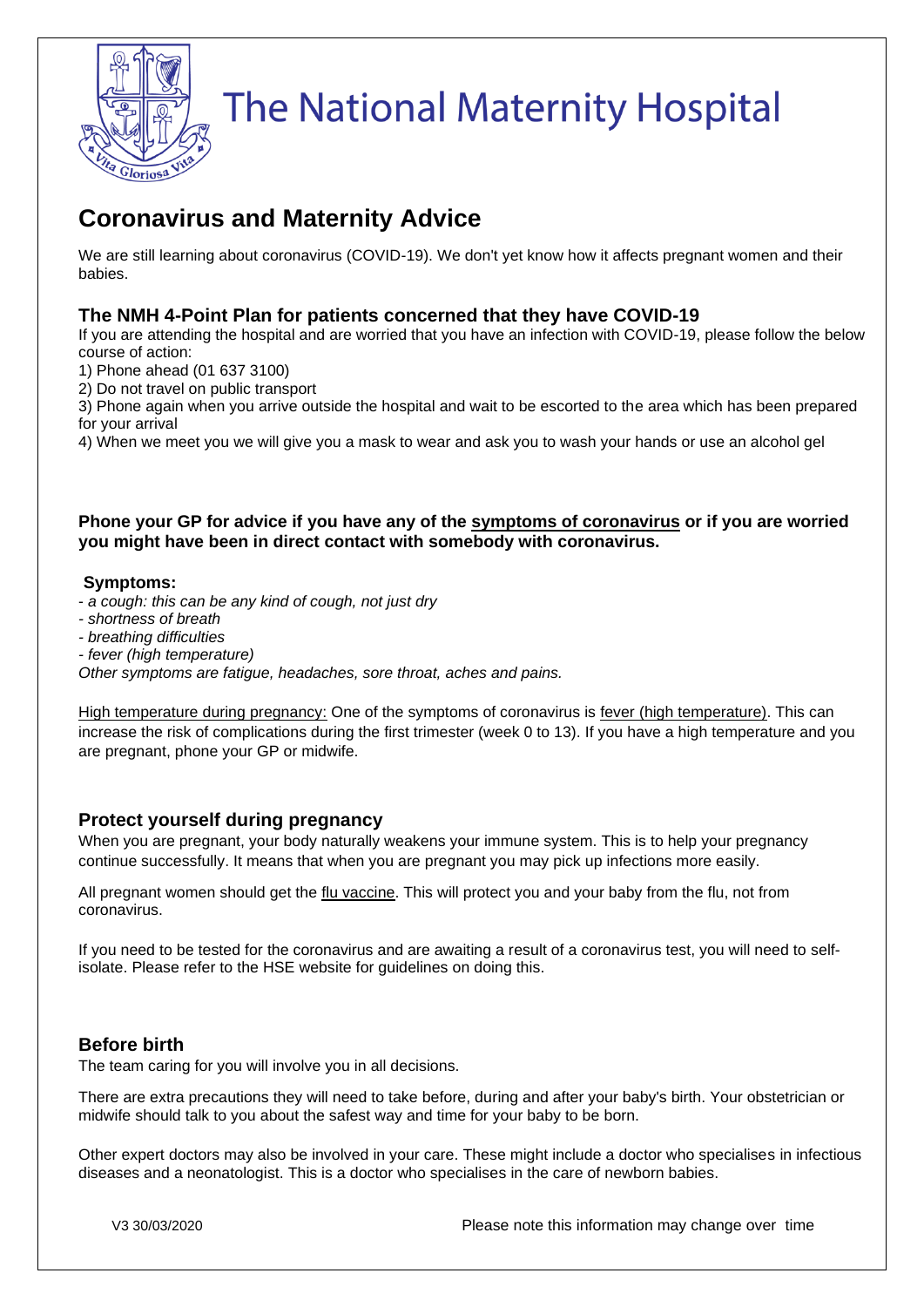You may be in an isolation room with en-suite facilities during labour. You may need to stay in this room throughout your hospital stay.

# **During birth and labour**

You will not have to wear a facemask during labour and birth. But you will need to wear a surgical mask when you're outside your room. Other than your doctor or midwife, only one other person may stay with you for the delivery. This could be a partner or family member. They will need to wear protective equipment to minimise the risk of infection.

#### **After the birth**

If you have coronavirus, the risk of your baby contracting the virus from you during pregnancy is low. The greatest risk of infection in babies are infective airborne droplets from someone infected with the virus. For this reason it is important to take precautions to prevent spread to your baby.

If you have coronavirus, your doctor or midwife will explain the risk to your baby and the plan for caring for your baby, after birth. This advice will depend on the severity of your symptoms and the results of any tests you have had. All babies born to mothers with confirmed coronavirus will be tested after birth and if they are well they can go home to await results.

# **Caring for your baby after birth**

If you have coronavirus, one option is for your baby to be discharged home as soon as possible after birth so that someone else, such as an asymptomatic family member, can care for your baby while you recover. This is to protect your baby from catching the virus.

If you have coronavirus and are well, and wish to care for your baby in hospital, you and your baby will be isolated together in a designated area. Your baby will be placed in an enclosed incubator in your room. An incubator is a special crib made of clear plastic, it keeps your baby warm. You will be able to see your baby in the incubator.

#### **When your baby is outside the incubator for feeding, bathing or cares you will need to:**

- **wear a long-sleeved gown and a surgical mask**
- **clean your hands properly and often with soap and water or alcohol rub – before and after interacting with your baby**

Unfortunately we cannot allow your partner into the hospital to help you care for your baby. This is to protect other mothers, babies and our staff. Our nursing and medical teams will support you and help you in caring for your baby. We will aim to discharge you and your baby home as soon as you are ready after birth. If either you or your baby is too unwell to be discharged home together one or both of you may need to remain in hospital.

#### **Feeding your baby**

If you have coronavirus you can feed your baby with breast milk or formula. If you wish to breastfeed we will encourage and support you to do so. If you feel too unwell to breastfeed or if it is your preference, you may decide to express breast milk so that someone else, such as a family member at home, can feed your baby.

It is **critically important** that when you are feeding your baby by breast or by bottle, or when expressing breast milk that you:

- **wear a long-sleeved gown and a surgical mask**
- **clean your hands properly and often with soap and water or alcohol rub – before and after interacting with your baby**

# **Admission to the Neonatal Unit**

If you have coronavirus and your baby is unwell and requires admission to the neonatal unit after birth they will be isolated.